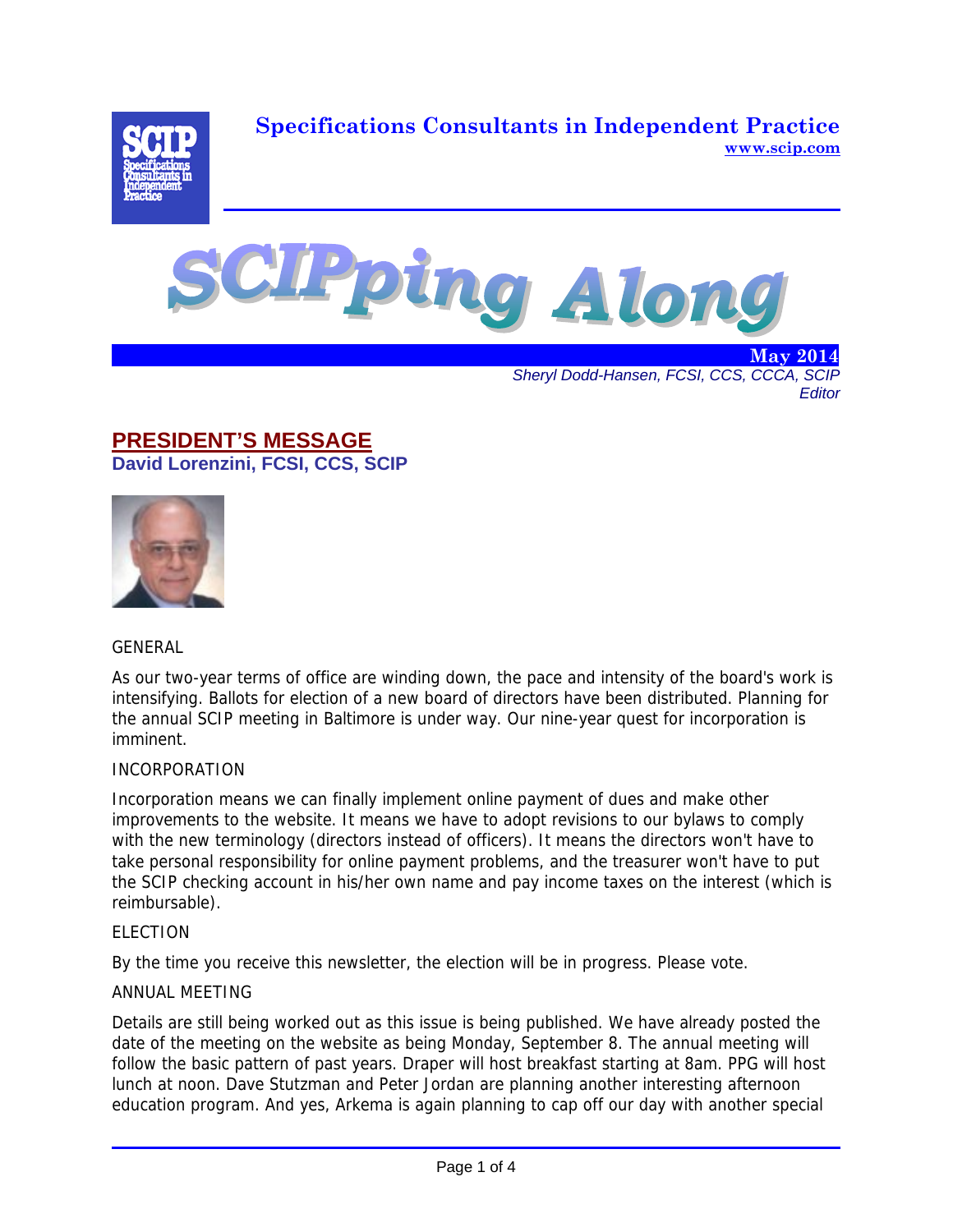dinner event. A full schedule of details about the annual meeting will be published and sent to members in August. In the meantime, make your reservations in Baltimore soon since we understand the good ones are going fast.

### **SPONSORS**

Sponsors of our annual meeting meals and A/V facilities make it possible for members to attend without cost. This year we have a long list of companies and organizations that want to sponsor our activities. To date we require sponsors pay for meals and facilities directly to the caterers and equipment providers. To accommodate the sponsors, the board is developing programs that will benefit our members and which will be funded by the sponsors directly. Once the preliminary list is created, we will distribute it to the members for additional ideas.

### SPECIFIER ACADEMY

SCIP has been a sponsor itself. For the past two years SCIP has funded three SCIP member speakers each year at the Specifiers Academy. For 2015, SCIP will play a more active role in planning the Specifiers Academy, which will be held in San Francisco.

Contact me at deloren@scip.com if you have any questions that can't wait until the details of the Annual Meeting are published.

## **PRESIDENT-ELECT'S REPORT David Stutzman, AIA, CSI, CCS, LEED AP, SCIP**



 $\overline{a}$ 

SCIP is receiving a great deal of attention from manufacturers and product representatives. Apparently, the fact that the SCIP member directory is publically available has escaped notice in the past. When told where to find the list, the light comes on. After all, SCIP members, while few in number, represent potential access to a much greater architectural and engineering audience through client firms and lots of construction dollars.

So, is this new found notoriety the cause? SCIP is also receiving unsolicited offers to help support the organization. So much so, that we must keep a list because multiple members are providing sponsor leads. Now we must explore some options about how to accept these sponsorships and to put the financial support to good use - promoting members and specifiers, educating members, and providing reference materials. Sponsorships will help us make SCIP more visible, viable, and the organization that specifiers must join.

**Presidential Term Goal:** Organize a sponsorship program to support more than our annual meeting.

A new development is under discussion. A manufacturer approached SCIP to offer members an outing consisting of a tour of the manufacturer's facilities and showroom, and some educational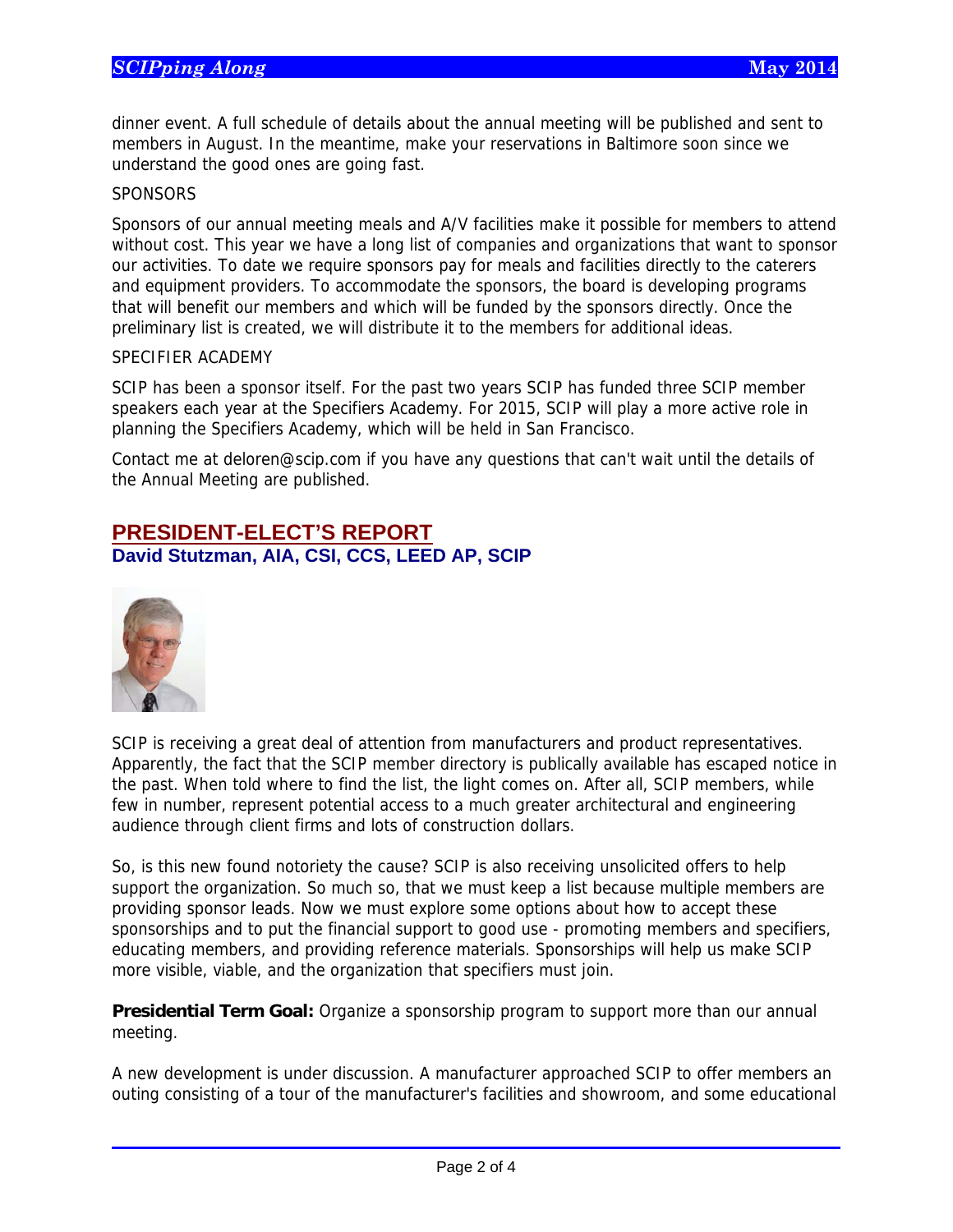programs, too. The Board of Directors agreed that programs of this type are beneficial to SCIP members. We are trying to work out the tour details. Stay tuned for further developments. If this works well, perhaps future outings are in the offing as a member benefit.

## **VICE PRESIDENT'S REPORT Linda Stansen, CSI, CCS, RA, SCIP**



Many of you are probably aware of the small trifold brochure we have been passing out at our booth at conventions. Sheryl Dodd-Hansen and I pulled it together many, many moons ago. The Board felt it was time to update and freshen it up a bit. At the same time we decided to divide it to serve two purposes. One was to continue as the initial flyer had been intended – to explain SCIP to potential members. The second purpose we have now is to provide our membership with something we can hand to our clients to explain who we are and how to find us. These will both be made available to membership on our website this June after elections are held. We hope that these trifolds will be of use to all our membership. Plan to look for them by the end of June.

Editor's Note: See samples at the end of this newsletter.

## **TREASURER'S REPORT John Carter, CSI, CDT, RA, NCARB**



 $\overline{a}$ 

The SCIP Treasurer is responsible for member renewals, new member applications, changes to member status (affiliate, professional, and retired member status), maintaining member listings on the SCIP website, addressing member comments, issues or concerns, and arranging the annual SCIP booth and furnishings at trade shows. Also the Treasurer manages our operating funds by receiving checks from members and sponsors, paying our bills, and monitoring our annual budget approved by the SCIP Board.

The SCIP fiscal year runs from July 1 to June 30, and the numbers that follow are as of late May in fiscal year 2014.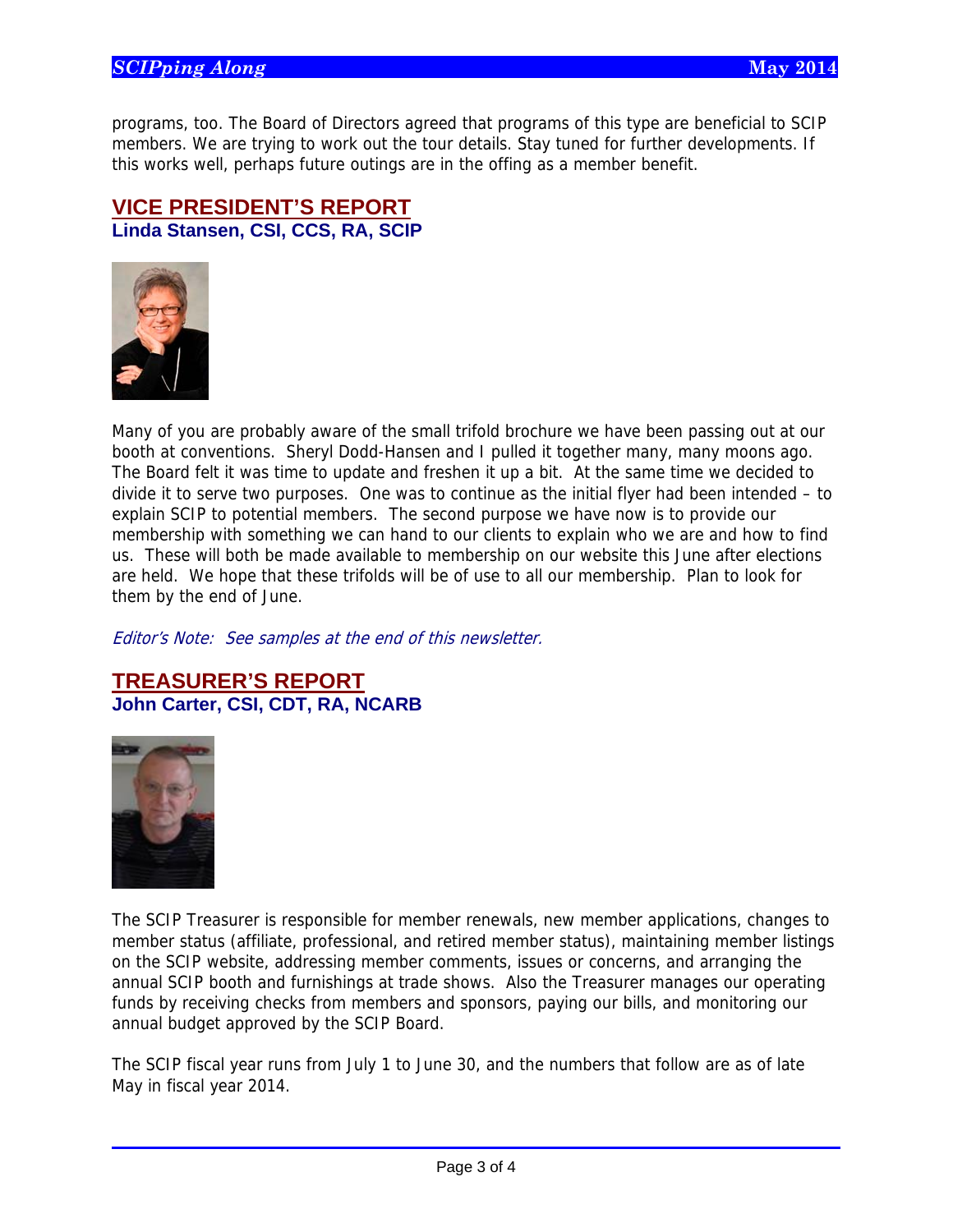SCIP presently has a total membership of 184 members, consisting of 3 retired status members, 30 affiliate status members, and 151 professional (independent) status members. The operating funds are approximately \$32,000 at this time, with all bills paid at this time but much of our funds are earmarked for upcoming budgeted expenses. This year we have stayed within the approved budget.

I have been Treasurer for two terms (four years total) and my last term will end June 30, 2014. The Treasurer duties allow a special opportunity to get to know the members on a professional and personal level. So I want to tell all of our members how much I have enjoyed this responsibility, and how much I have enjoyed getting to know all of you a little better.

## **IMMEDIATE PAST PRESIDENT'S MESSAGE**

**Nina Giglio, FCSI, CCS, SCIP** 



 $\overline{a}$ 

The last year has been busy and it is amazing that the Board is planning for next year including activities at CONSTRUCT2014 in Baltimore and beyond. Over the last 5 or 6 years the SCIP leadership has been working toward better visibility for SCIP and its members. While we still have a long way to go, there have certainly been great strides. In the future SCIP is looking to take a bigger role with the Specifier track of the CSI Academies, as well as participation in new CSI initiatives focusing on the importance of Product Representatives as Trusted Advisors. SCIP continues to have a representative appointed to both the CSI Awards committee and the MasterFormat Maintenance Task Team.

SCIP leadership is receiving more and more interest from manufacturers who are recognizing what our members represent and bring to the design team. All of this is great news for our membership, but an 8 member board - who all have full time jobs, families, and other commitments can't do it by themselves and need your support to continue to build. I often said, if we all do a little - none of us has to do a lot. I'm certain that the SCIP board will continue to look for volunteers and I hope that you will consider getting involved. Many of us wear CSI and SCIP hats and oftentimes it is hard to know which hat we are wearing - it doesn't really matter because hopefully the strides are moving the industry forward in a unified direction. That is not to say SCIP Members don't have unique circumstances and different battles to fight and the SCIP Board will continue to work toward assisting its membership with better opportunities, but we hope you will reach out to help when you can.

Editor's Note: Thanks to the officers who contributed to this newsletter.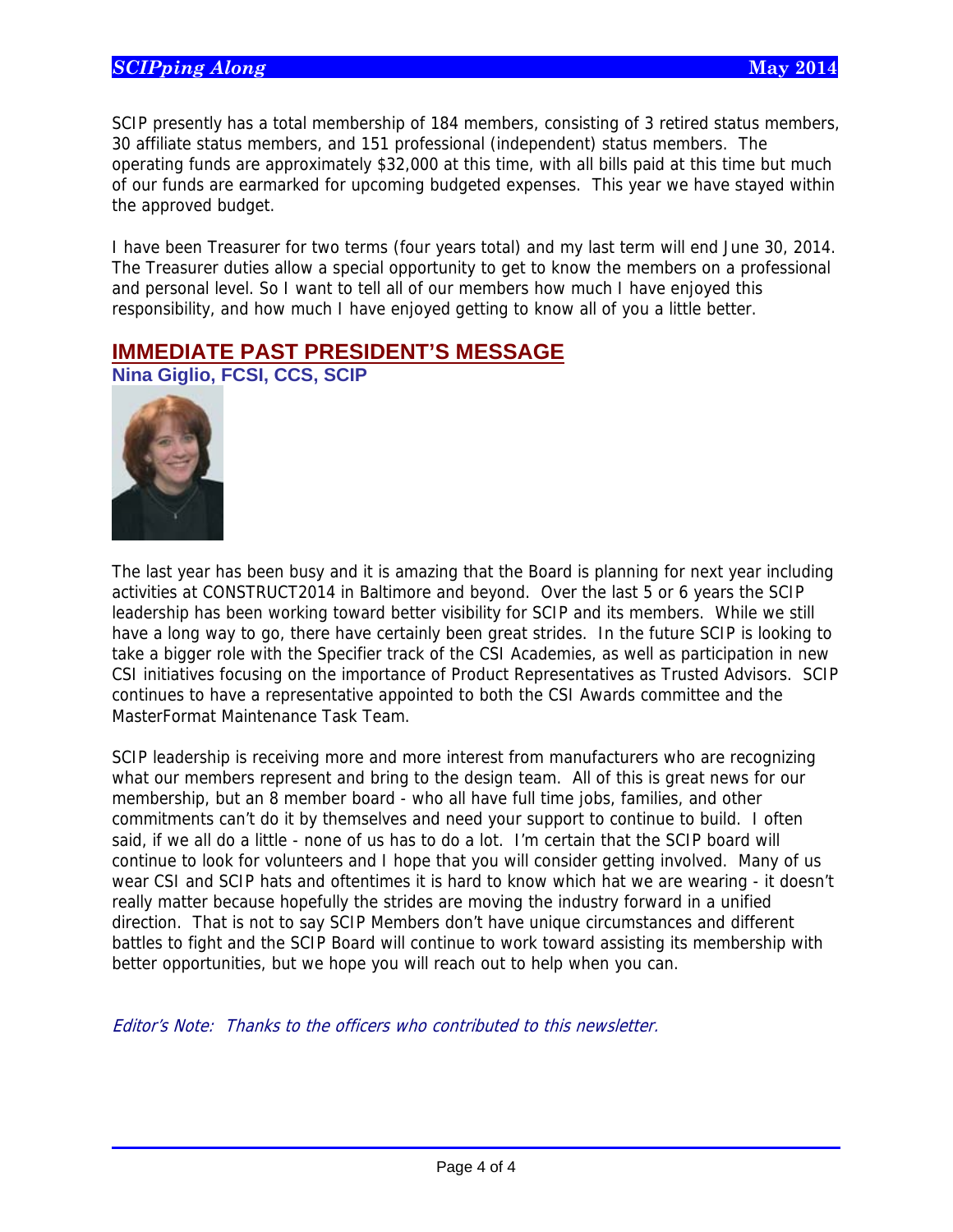

# **Do you LOVE writing Specs?**

#### SCIP 2012-2014 OFFICERS

#### **PRESIDENT**

David E. Lorenzini, FCSI, CCS Architectural Resources Company deloren@scip.com

#### **PRESIDENT-ELECT**

David Stutzman, CSI, CCS, AIA, LEED AP Conspectus, Inc. dstutzman@conspectusinc.com

#### **VICE PRESIDENT**

J. Peter Jordan, FCSI, CCS, AIA, LEED AP Jordan Consultants, LLC jpjordan@jordanconsultants.com

#### **VICE PRESIDENT**

Linda Stansen, CSI, CCS, RA Stansen Specifications stanspecs@comcast.net

#### **SECRETARY**

Marilyn Smith, FCSI, CCS, AIA SpecSmith Consulting specsmith@midconetwork.com

#### **TREASURER**

John Carter, CSI, CDT, RA, NCARB C Plus C Consulting, LLC jcarter@ccspecs.com

#### **AFFILIATE DIRECTOR**

Don Harris, AIA, CSI, CCS, CCCA Principal Design Collective, Inc. dharris@designcollective.com

#### **IMMEDIATE PAST PRESIDENT**

Nina Giglio, FCSI, CCS HALL Building Information Group, LLC ngiglio@hbig.us

## **What is SCIP?**

Specifications Consultants in Independent Practice – a professional organization of experienced construction specifiers. For nearly 50 years, SCIP has provided a collaborative venue for specifiers who develop construction specifications for professional design firms, facility managers, government agencies, and manufacturers. SCIP can provide assistance to these organizations in their search to retain qualified specifiers to produce construction specifications.

## **Why join SCIP?**

SCIP provides specifiers with the opportunity to enhance their professional knowledge through their associations with their colleagues. SCIP members specify over 7,000 projects worldwide every year, with a combined construction value of over \$200 billion! SCIP Forums provide the opportunity for specifiers to learn about issues affecting building products, systems, and quality and as well sharing their knowledge and concerns about the practice of independent specifying.

## **Who can join as a Member?**

Individuals who are engaged in full-time specifications production as the following:

- Independent specification consultants
- Employees of independent specifiers with a minimum of 5 years' experience.

## **Who can join as an Affiliate?**

Individuals engaged primarily in the preparation of construction specifications, employed by any of the following:

- Architectural or Engineering firms
- Design-Build firms
- Construction Management companies
- Building Owners and Facility Design groups
- Public Agencies involved in construction
- Publishers of master specification products

# **How do I join?**

Download application and invoice forms to join the most qualified group of specification writers in the country at the SCIP Website: [www.scip.com.](http://www.scip.com)

Spec Writers are found at www.scip.com SCIP Phone Direct: 818.390.7692 Email: membership@scip.com